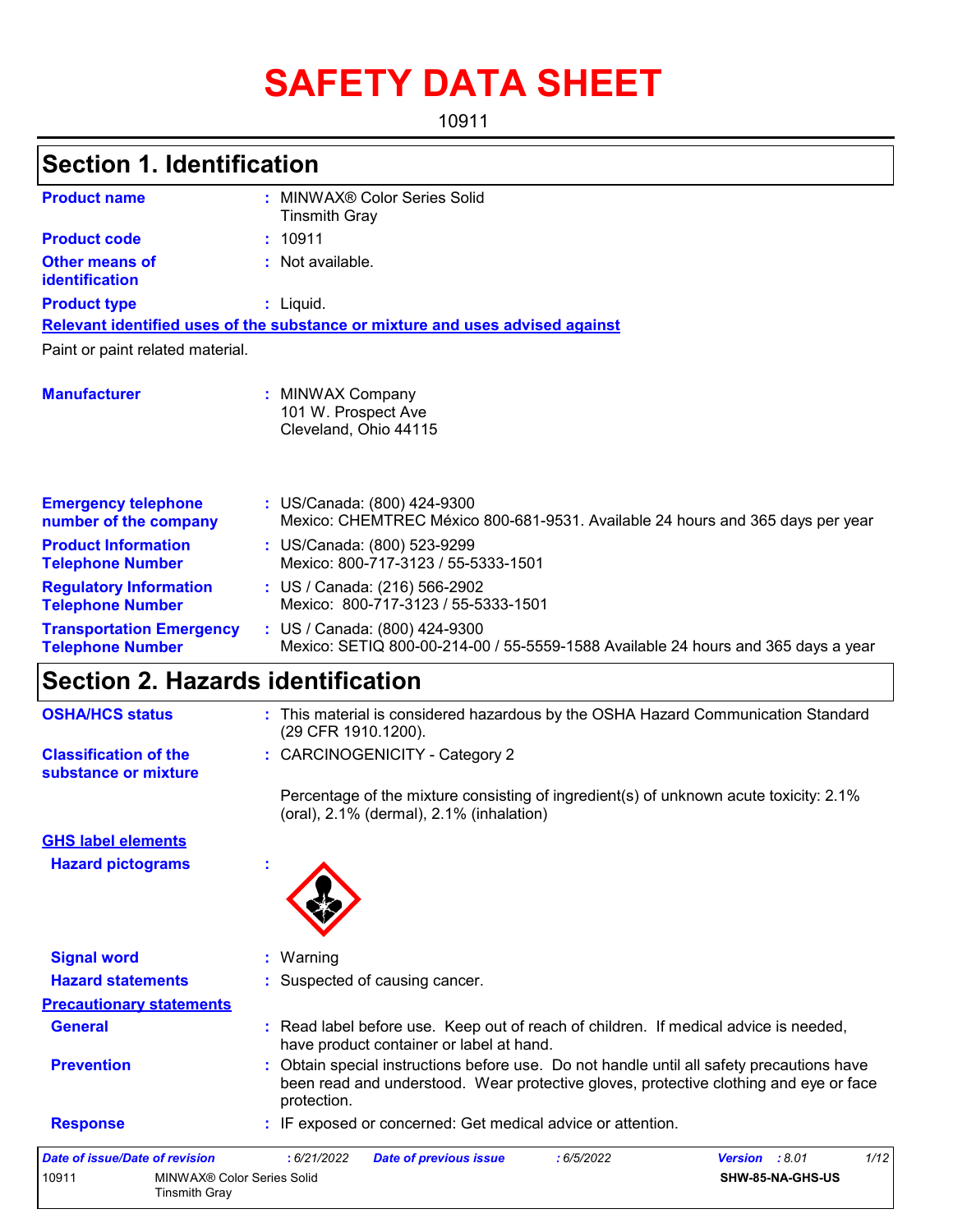# **Section 2. Hazards identification**

| <b>Storage</b>                             | : Store locked up.                                                                                                                              |
|--------------------------------------------|-------------------------------------------------------------------------------------------------------------------------------------------------|
| <b>Disposal</b>                            | : Dispose of contents and container in accordance with all local, regional, national and<br>international regulations.                          |
| <b>Supplemental label</b><br>elements      | WARNING: This product contains chemicals known to the State of California to cause<br>cancer and birth defects or other reproductive harm.      |
|                                            | Please refer to the SDS for additional information. Keep out of reach of children. Do not<br>transfer contents to other containers for storage. |
| <b>Hazards not otherwise</b><br>classified | : None known.                                                                                                                                   |

# **Section 3. Composition/information on ingredients**

| Substance/mixture     | : Mixture        |
|-----------------------|------------------|
| <b>Other means of</b> | : Not available. |
| identification        |                  |

#### **CAS number/other identifiers**

| <b>Ingredient name</b>               | % by weight         | <b>CAS number</b>     |
|--------------------------------------|---------------------|-----------------------|
| Titanium Dioxide<br>Propylene Glycol | 1≥10 - ≤25<br>$≤10$ | 13463-67-7<br>57-55-6 |
| Nonylphenoxypoly(ethoxy)ethanol      | l≤3                 | 9016-45-9             |

Any concentration shown as a range is to protect confidentiality or is due to batch variation.

**There are no additional ingredients present which, within the current knowledge of the supplier and in the concentrations applicable, are classified and hence require reporting in this section.**

**Occupational exposure limits, if available, are listed in Section 8.**

### **Section 4. First aid measures**

| <b>Description of necessary first aid measures</b> |                                                                                                                                                                                                                                                                                                                                                                                                                                                                                                                                                                                                                                                                                   |
|----------------------------------------------------|-----------------------------------------------------------------------------------------------------------------------------------------------------------------------------------------------------------------------------------------------------------------------------------------------------------------------------------------------------------------------------------------------------------------------------------------------------------------------------------------------------------------------------------------------------------------------------------------------------------------------------------------------------------------------------------|
| <b>Eye contact</b>                                 | : Immediately flush eyes with plenty of water, occasionally lifting the upper and lower<br>eyelids. Check for and remove any contact lenses. Continue to rinse for at least 10<br>minutes. Get medical attention.                                                                                                                                                                                                                                                                                                                                                                                                                                                                 |
| <b>Inhalation</b>                                  | : Remove victim to fresh air and keep at rest in a position comfortable for breathing. If<br>not breathing, if breathing is irregular or if respiratory arrest occurs, provide artificial<br>respiration or oxygen by trained personnel. It may be dangerous to the person providing<br>aid to give mouth-to-mouth resuscitation. Get medical attention. If unconscious, place<br>in recovery position and get medical attention immediately. Maintain an open airway.<br>Loosen tight clothing such as a collar, tie, belt or waistband.                                                                                                                                         |
| <b>Skin contact</b>                                | : Flush contaminated skin with plenty of water. Remove contaminated clothing and<br>shoes. Continue to rinse for at least 10 minutes. Get medical attention. Wash clothing<br>before reuse. Clean shoes thoroughly before reuse.                                                                                                                                                                                                                                                                                                                                                                                                                                                  |
| <b>Ingestion</b>                                   | : Wash out mouth with water. Remove dentures if any. If material has been swallowed<br>and the exposed person is conscious, give small quantities of water to drink. Stop if the<br>exposed person feels sick as vomiting may be dangerous. Do not induce vomiting<br>unless directed to do so by medical personnel. If vomiting occurs, the head should be<br>kept low so that vomit does not enter the lungs. Get medical attention. Never give<br>anything by mouth to an unconscious person. If unconscious, place in recovery position<br>and get medical attention immediately. Maintain an open airway. Loosen tight clothing<br>such as a collar, tie, belt or waistband. |

### **Most important symptoms/effects, acute and delayed**

Tinsmith Gray

#### **Eye contact :** No known significant effects or critical hazards. **Potential acute health effects** *Date of issue/Date of revision* **:** *6/21/2022 Date of previous issue : 6/5/2022 Version : 8.01 2/12* 10911 MINWAX® Color Series Solid **SHW-85-NA-GHS-US**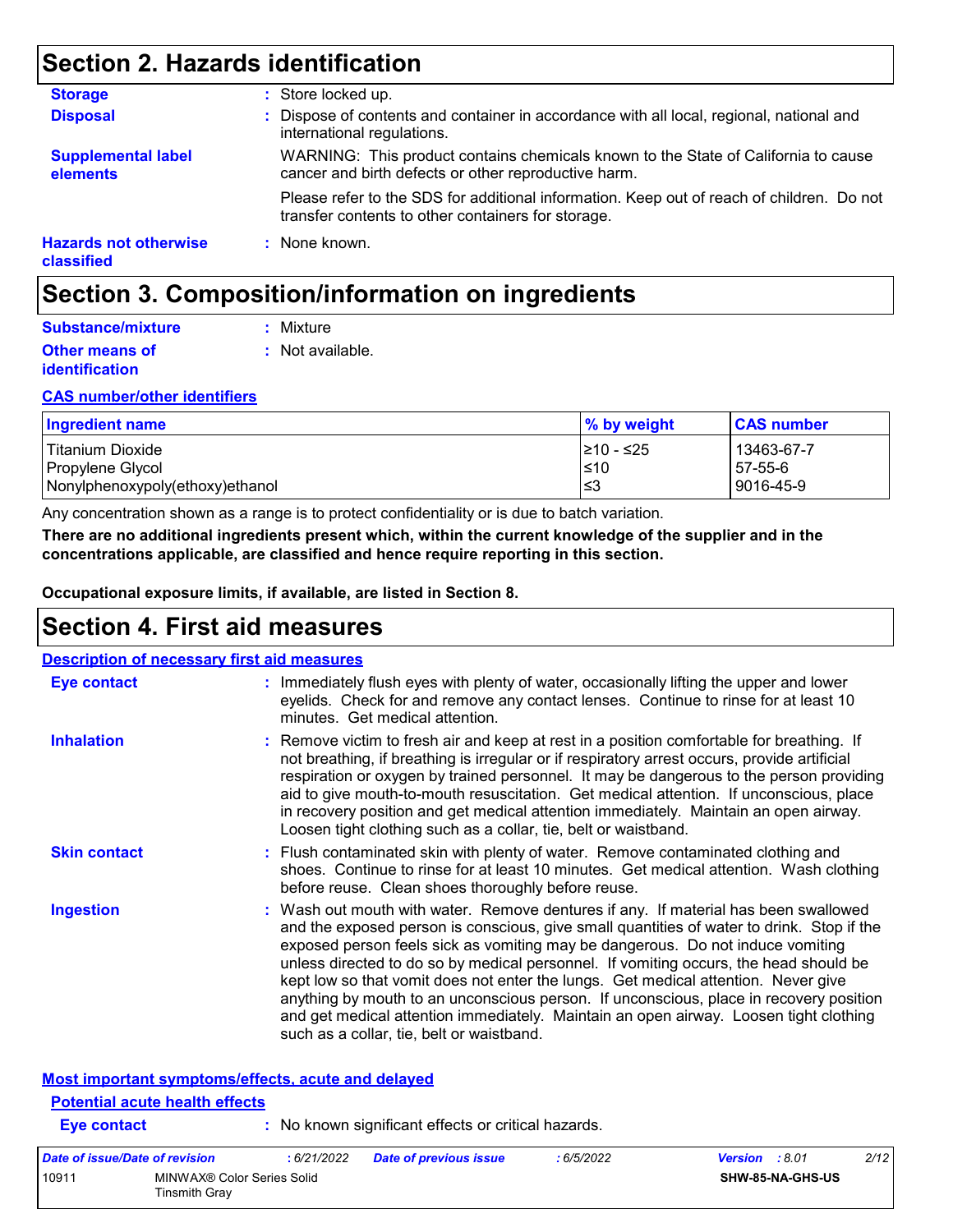# **Section 4. First aid measures**

| <b>Inhalation</b>                   | : No known significant effects or critical hazards.                                                                                                                           |
|-------------------------------------|-------------------------------------------------------------------------------------------------------------------------------------------------------------------------------|
| <b>Skin contact</b>                 | : No known significant effects or critical hazards.                                                                                                                           |
| <b>Ingestion</b>                    | : No known significant effects or critical hazards.                                                                                                                           |
| <b>Over-exposure signs/symptoms</b> |                                                                                                                                                                               |
| <b>Eye contact</b>                  | : No specific data.                                                                                                                                                           |
| <b>Inhalation</b>                   | : No specific data.                                                                                                                                                           |
| <b>Skin contact</b>                 | : No specific data.                                                                                                                                                           |
| <b>Ingestion</b>                    | $\therefore$ No specific data.                                                                                                                                                |
|                                     |                                                                                                                                                                               |
|                                     | Indication of immediate medical attention and special treatment needed, if necessary                                                                                          |
| <b>Notes to physician</b>           | : Treat symptomatically. Contact poison treatment specialist immediately if large<br>quantities have been ingested or inhaled.                                                |
| <b>Specific treatments</b>          | : No specific treatment.                                                                                                                                                      |
| <b>Protection of first-aiders</b>   | : No action shall be taken involving any personal risk or without suitable training. It may<br>be dangerous to the person providing aid to give mouth-to-mouth resuscitation. |
|                                     |                                                                                                                                                                               |

### **See toxicological information (Section 11)**

# **Section 5. Fire-fighting measures**

| <b>Extinguishing media</b>                               |                                                                                                                                                                                                     |
|----------------------------------------------------------|-----------------------------------------------------------------------------------------------------------------------------------------------------------------------------------------------------|
| <b>Suitable extinguishing</b><br>media                   | : Use an extinguishing agent suitable for the surrounding fire.                                                                                                                                     |
| <b>Unsuitable extinguishing</b><br>media                 | : None known.                                                                                                                                                                                       |
| <b>Specific hazards arising</b><br>from the chemical     | : In a fire or if heated, a pressure increase will occur and the container may burst.                                                                                                               |
| <b>Hazardous thermal</b><br>decomposition products       | Decomposition products may include the following materials:<br>carbon dioxide<br>carbon monoxide<br>metal oxide/oxides                                                                              |
| <b>Special protective actions</b><br>for fire-fighters   | : Promptly isolate the scene by removing all persons from the vicinity of the incident if<br>there is a fire. No action shall be taken involving any personal risk or without suitable<br>training. |
| <b>Special protective</b><br>equipment for fire-fighters | : Fire-fighters should wear appropriate protective equipment and self-contained breathing<br>apparatus (SCBA) with a full face-piece operated in positive pressure mode.                            |

# **Section 6. Accidental release measures**

|                                 | Personal precautions, protective equipment and emergency procedures                                                                                                                                                                                                                                                                                                                                              |
|---------------------------------|------------------------------------------------------------------------------------------------------------------------------------------------------------------------------------------------------------------------------------------------------------------------------------------------------------------------------------------------------------------------------------------------------------------|
| For non-emergency<br>personnel  | : No action shall be taken involving any personal risk or without suitable training.<br>Evacuate surrounding areas. Keep unnecessary and unprotected personnel from<br>entering. Do not touch or walk through spilled material. Avoid breathing vapor or mist.<br>Provide adequate ventilation. Wear appropriate respirator when ventilation is<br>inadequate. Put on appropriate personal protective equipment. |
| <b>For emergency responders</b> | : If specialized clothing is required to deal with the spillage, take note of any information in<br>Section 8 on suitable and unsuitable materials. See also the information in "For non-<br>emergency personnel".                                                                                                                                                                                               |

#### **Environmental precautions :**

| Date of issue/Date of revision |                                             | : 6/21/2022 | <b>Date of previous issue</b> | : 6/5/2022 | <b>Version</b> : 8.01 |                         | 3/12 |
|--------------------------------|---------------------------------------------|-------------|-------------------------------|------------|-----------------------|-------------------------|------|
| 10911                          | MINWAX® Color Series Solid<br>Tinsmith Gray |             |                               |            |                       | <b>SHW-85-NA-GHS-US</b> |      |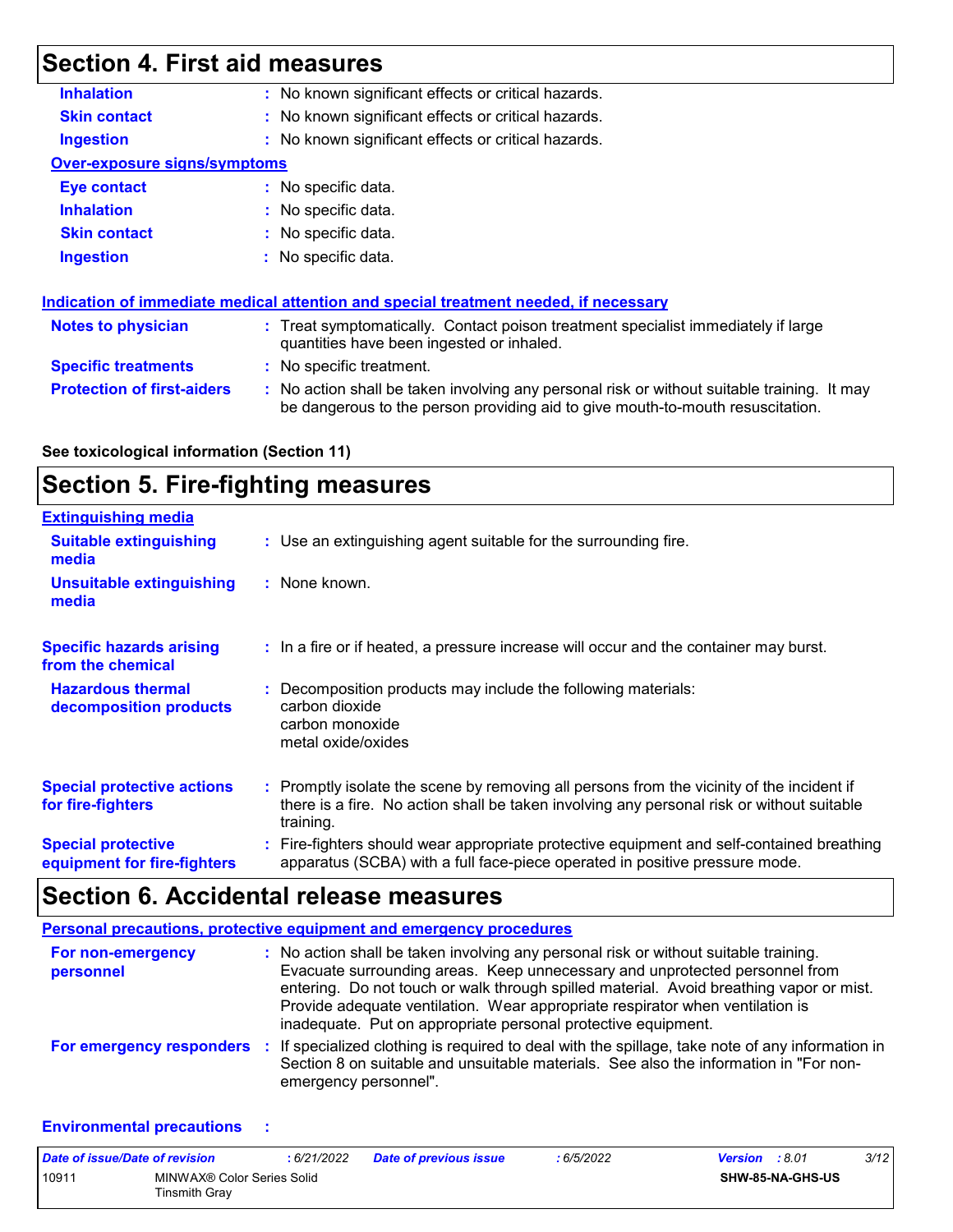### **Section 6. Accidental release measures**

Avoid dispersal of spilled material and runoff and contact with soil, waterways, drains and sewers. Inform the relevant authorities if the product has caused environmental pollution (sewers, waterways, soil or air).

#### **Methods and materials for containment and cleaning up**

| <b>Small spill</b> | : Stop leak if without risk. Move containers from spill area. Dilute with water and mop up<br>if water-soluble. Alternatively, or if water-insoluble, absorb with an inert dry material and<br>place in an appropriate waste disposal container. Dispose of via a licensed waste<br>disposal contractor.                                                                                                                                                                                                                                                                                                                                                                                                     |
|--------------------|--------------------------------------------------------------------------------------------------------------------------------------------------------------------------------------------------------------------------------------------------------------------------------------------------------------------------------------------------------------------------------------------------------------------------------------------------------------------------------------------------------------------------------------------------------------------------------------------------------------------------------------------------------------------------------------------------------------|
| <b>Large spill</b> | : Stop leak if without risk. Move containers from spill area. Approach release from<br>upwind. Prevent entry into sewers, water courses, basements or confined areas. Wash<br>spillages into an effluent treatment plant or proceed as follows. Contain and collect<br>spillage with non-combustible, absorbent material e.g. sand, earth, vermiculite or<br>diatomaceous earth and place in container for disposal according to local regulations<br>(see Section 13). Dispose of via a licensed waste disposal contractor. Contaminated<br>absorbent material may pose the same hazard as the spilled product. Note: see<br>Section 1 for emergency contact information and Section 13 for waste disposal. |

# **Section 7. Handling and storage**

### **Precautions for safe handling**

| <b>Protective measures</b>                                                       | : Put on appropriate personal protective equipment (see Section 8). Avoid exposure -<br>obtain special instructions before use. Do not handle until all safety precautions have<br>been read and understood. Do not get in eyes or on skin or clothing. Do not ingest.<br>Avoid breathing vapor or mist. If during normal use the material presents a respiratory<br>hazard, use only with adequate ventilation or wear appropriate respirator. Keep in the<br>original container or an approved alternative made from a compatible material, kept<br>tightly closed when not in use. Empty containers retain product residue and can be<br>hazardous. Do not reuse container. |
|----------------------------------------------------------------------------------|--------------------------------------------------------------------------------------------------------------------------------------------------------------------------------------------------------------------------------------------------------------------------------------------------------------------------------------------------------------------------------------------------------------------------------------------------------------------------------------------------------------------------------------------------------------------------------------------------------------------------------------------------------------------------------|
| <b>Advice on general</b><br>occupational hygiene                                 | : Eating, drinking and smoking should be prohibited in areas where this material is<br>handled, stored and processed. Workers should wash hands and face before eating,<br>drinking and smoking. Remove contaminated clothing and protective equipment before<br>entering eating areas. See also Section 8 for additional information on hygiene<br>measures.                                                                                                                                                                                                                                                                                                                  |
| <b>Conditions for safe storage,</b><br>including any<br><b>incompatibilities</b> | : Store in accordance with local regulations. Store in original container protected from<br>direct sunlight in a dry, cool and well-ventilated area, away from incompatible materials<br>(see Section 10) and food and drink. Store locked up. Keep container tightly closed<br>and sealed until ready for use. Containers that have been opened must be carefully<br>resealed and kept upright to prevent leakage. Do not store in unlabeled containers.<br>Use appropriate containment to avoid environmental contamination. See Section 10 for<br>incompatible materials before handling or use.                                                                            |

## **Section 8. Exposure controls/personal protection**

#### **Control parameters**

**Occupational exposure limits (OSHA United States)**

| <b>Ingredient name</b>          | CAS#       | <b>Exposure limits</b>                              |
|---------------------------------|------------|-----------------------------------------------------|
| <b>Titanium Dioxide</b>         | 13463-67-7 | ACGIH TLV (United States, 1/2021).                  |
|                                 |            | TWA: 10 mg/m <sup>3</sup> 8 hours.                  |
|                                 |            | OSHA PEL (United States, 5/2018).                   |
|                                 |            | TWA: 15 mg/m <sup>3</sup> 8 hours. Form: Total dust |
| Propylene Glycol                | 57-55-6    | OARS WEEL (United States, 1/2021).                  |
|                                 |            | TWA: 10 mg/m <sup>3</sup> 8 hours.                  |
| Nonylphenoxypoly(ethoxy)ethanol | 9016-45-9  | None.                                               |

| Date of issue/Date of revision |                                             | : 6/21/2022 | <b>Date of previous issue</b> | : 6/5/2022 | <b>Version</b> : 8.01 |                         | 4/12 |
|--------------------------------|---------------------------------------------|-------------|-------------------------------|------------|-----------------------|-------------------------|------|
| 10911                          | MINWAX® Color Series Solid<br>Tinsmith Gray |             |                               |            |                       | <b>SHW-85-NA-GHS-US</b> |      |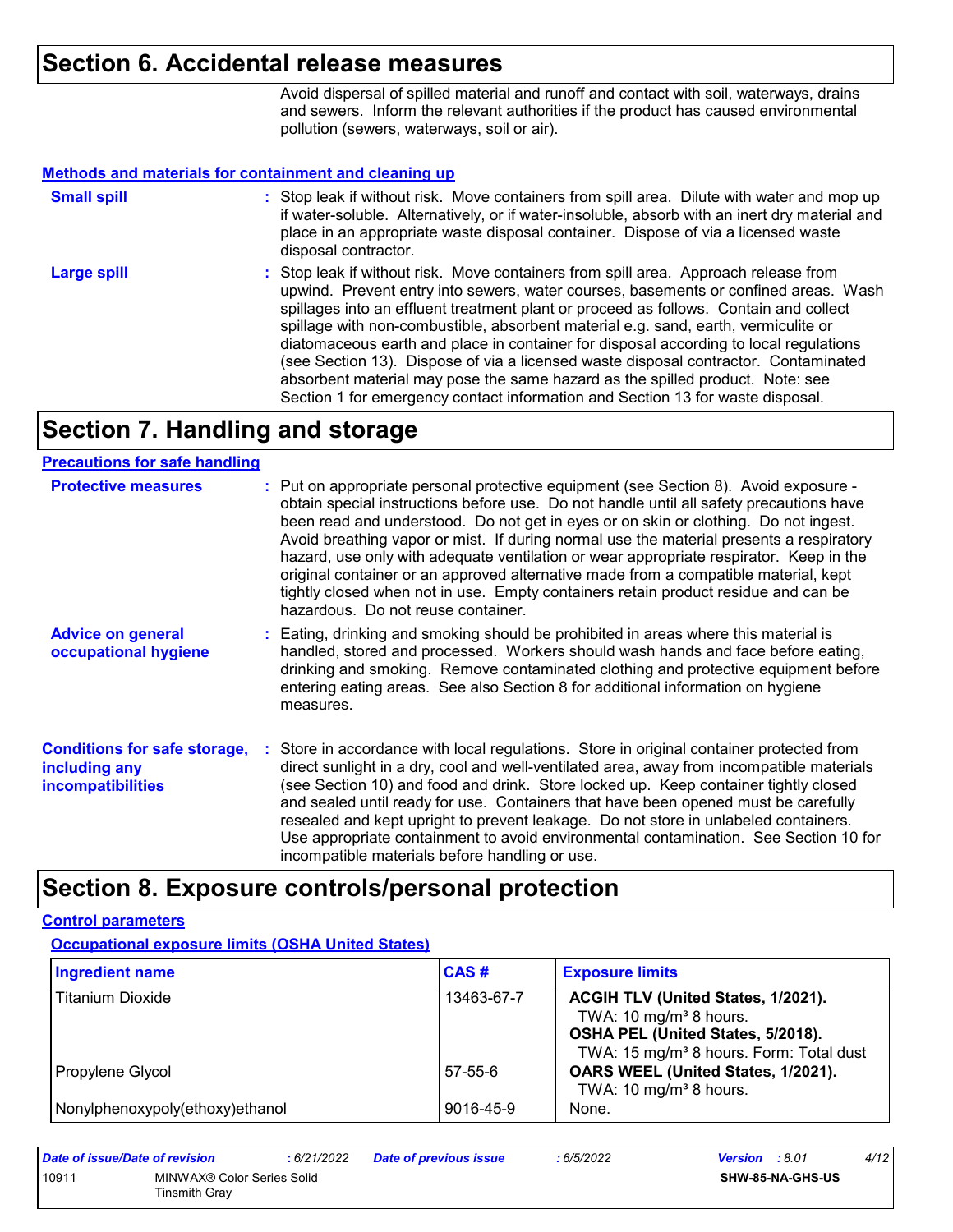# **Section 8. Exposure controls/personal protection**

### **Occupational exposure limits (Canada)**

| <b>Ingredient name</b> | CAS#       | <b>Exposure limits</b>                                                                                                                                                                                                                                                                                                                                                                                                                                                                                                                                                                                       |
|------------------------|------------|--------------------------------------------------------------------------------------------------------------------------------------------------------------------------------------------------------------------------------------------------------------------------------------------------------------------------------------------------------------------------------------------------------------------------------------------------------------------------------------------------------------------------------------------------------------------------------------------------------------|
| Titanium dioxide       | 13463-67-7 | <b>CA British Columbia Provincial (Canada,</b><br>$6/2021$ ).<br>TWA: 10 mg/m <sup>3</sup> 8 hours. Form: Total dust<br>TWA: 3 mg/m <sup>3</sup> 8 hours. Form: respirable<br>fraction<br>CA Quebec Provincial (Canada, 6/2021).<br>TWAEV: 10 mg/m <sup>3</sup> 8 hours. Form: Total dust.<br>CA Alberta Provincial (Canada, 6/2018).<br>8 hrs OEL: 10 mg/m <sup>3</sup> 8 hours.<br>CA Ontario Provincial (Canada, 6/2019).<br>TWA: 10 mg/m <sup>3</sup> 8 hours.<br><b>CA Saskatchewan Provincial (Canada,</b><br>7/2013).<br>STEL: 20 mg/m <sup>3</sup> 15 minutes.<br>TWA: 10 mg/m <sup>3</sup> 8 hours. |

### **Occupational exposure limits (Mexico)**

|       | CAS# | <b>Exposure limits</b> |
|-------|------|------------------------|
| None. |      |                        |

| <b>Appropriate engineering</b><br><b>controls</b> | : If user operations generate dust, fumes, gas, vapor or mist, use process enclosures,<br>local exhaust ventilation or other engineering controls to keep worker exposure to<br>airborne contaminants below any recommended or statutory limits.                                                                                                                                                                                                                                                                                                                                                                     |
|---------------------------------------------------|----------------------------------------------------------------------------------------------------------------------------------------------------------------------------------------------------------------------------------------------------------------------------------------------------------------------------------------------------------------------------------------------------------------------------------------------------------------------------------------------------------------------------------------------------------------------------------------------------------------------|
| <b>Environmental exposure</b><br><b>controls</b>  | Emissions from ventilation or work process equipment should be checked to ensure<br>they comply with the requirements of environmental protection legislation. In some<br>cases, fume scrubbers, filters or engineering modifications to the process equipment<br>will be necessary to reduce emissions to acceptable levels.                                                                                                                                                                                                                                                                                        |
| <b>Individual protection measures</b>             |                                                                                                                                                                                                                                                                                                                                                                                                                                                                                                                                                                                                                      |
| <b>Hygiene measures</b>                           | : Wash hands, forearms and face thoroughly after handling chemical products, before<br>eating, smoking and using the lavatory and at the end of the working period.<br>Appropriate techniques should be used to remove potentially contaminated clothing.<br>Wash contaminated clothing before reusing. Ensure that eyewash stations and safety<br>showers are close to the workstation location.                                                                                                                                                                                                                    |
| <b>Eye/face protection</b>                        | Safety eyewear complying with an approved standard should be used when a risk<br>assessment indicates this is necessary to avoid exposure to liquid splashes, mists,<br>gases or dusts. If contact is possible, the following protection should be worn, unless<br>the assessment indicates a higher degree of protection: safety glasses with side-<br>shields.                                                                                                                                                                                                                                                     |
| <b>Skin protection</b>                            |                                                                                                                                                                                                                                                                                                                                                                                                                                                                                                                                                                                                                      |
| <b>Hand protection</b>                            | Chemical-resistant, impervious gloves complying with an approved standard should be<br>worn at all times when handling chemical products if a risk assessment indicates this is<br>necessary. Considering the parameters specified by the glove manufacturer, check<br>during use that the gloves are still retaining their protective properties. It should be<br>noted that the time to breakthrough for any glove material may be different for different<br>glove manufacturers. In the case of mixtures, consisting of several substances, the<br>protection time of the gloves cannot be accurately estimated. |
| <b>Body protection</b>                            | Personal protective equipment for the body should be selected based on the task being<br>performed and the risks involved and should be approved by a specialist before<br>handling this product.                                                                                                                                                                                                                                                                                                                                                                                                                    |

| Date of issue/Date of revision      |               | : 6/21/2022 | <b>Date of previous issue</b> | : 6/5/2022              | <b>Version</b> : 8.01 | 5/12 |
|-------------------------------------|---------------|-------------|-------------------------------|-------------------------|-----------------------|------|
| 10911<br>MINWAX® Color Series Solid |               |             |                               | <b>SHW-85-NA-GHS-US</b> |                       |      |
|                                     | Tinsmith Grav |             |                               |                         |                       |      |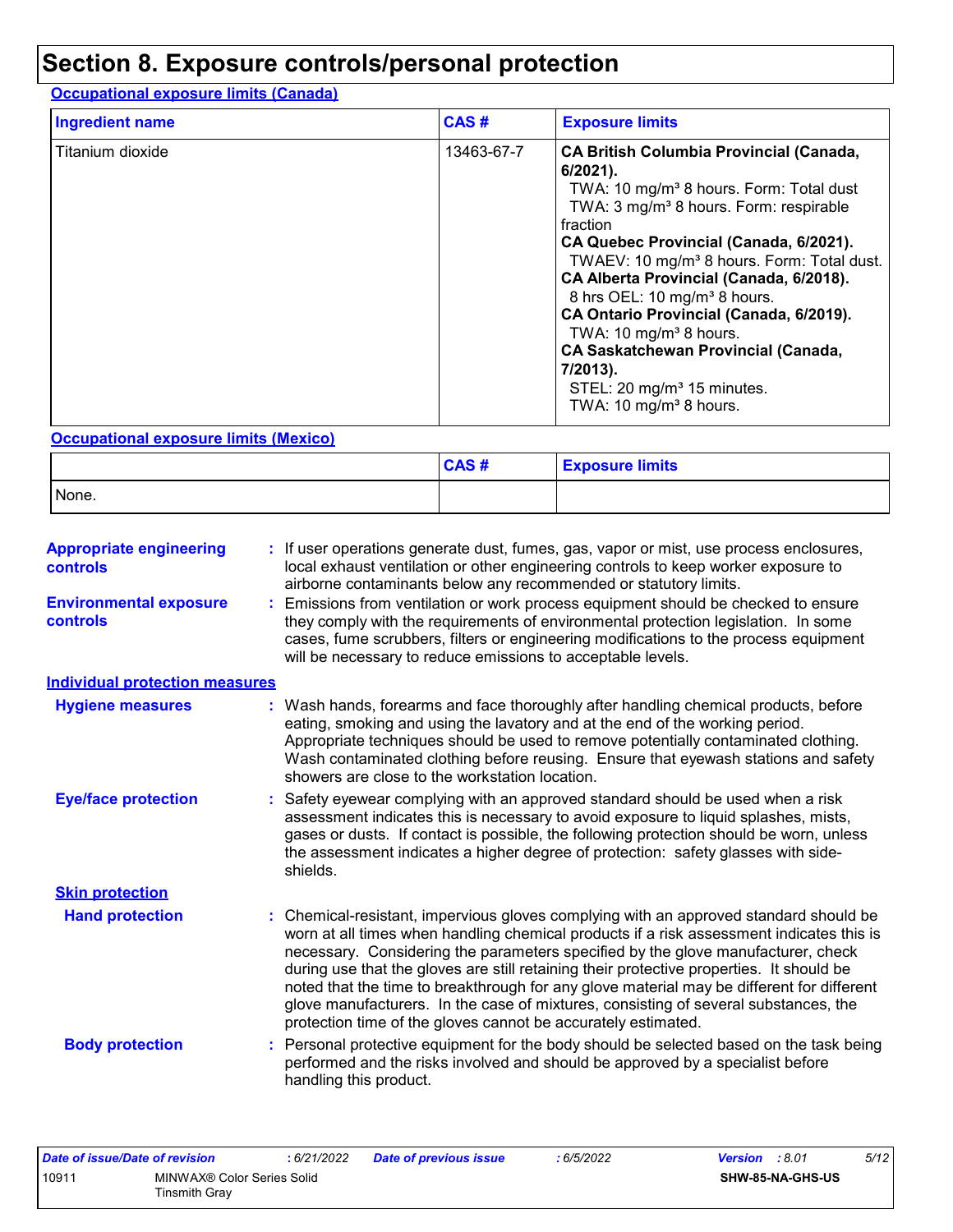# **Section 8. Exposure controls/personal protection**

| <b>Other skin protection</b>  | : Appropriate footwear and any additional skin protection measures should be selected<br>based on the task being performed and the risks involved and should be approved by a<br>specialist before handling this product.                                                           |
|-------------------------------|-------------------------------------------------------------------------------------------------------------------------------------------------------------------------------------------------------------------------------------------------------------------------------------|
| <b>Respiratory protection</b> | : Based on the hazard and potential for exposure, select a respirator that meets the<br>appropriate standard or certification. Respirators must be used according to a<br>respiratory protection program to ensure proper fitting, training, and other important<br>aspects of use. |

# **Section 9. Physical and chemical properties**

The conditions of measurement of all properties are at standard temperature and pressure unless otherwise indicated.

#### **Appearance**

| <b>Physical state</b>                                             | $:$ Liquid.                                                    |
|-------------------------------------------------------------------|----------------------------------------------------------------|
| <b>Color</b>                                                      | Not available.                                                 |
| <b>Odor</b>                                                       | Not available.                                                 |
| <b>Odor threshold</b>                                             | : Not available.                                               |
| рH                                                                | :8.9                                                           |
| <b>Melting point/freezing point</b>                               | : Not available.                                               |
| <b>Boiling point, initial boiling</b><br>point, and boiling range | : $100^{\circ}$ C (212 $^{\circ}$ F)                           |
| <b>Flash point</b>                                                | : Closed cup: Not applicable.                                  |
| <b>Evaporation rate</b>                                           | $: 0.09$ (butyl acetate = 1)                                   |
| <b>Flammability</b>                                               | : Not available.                                               |
| Lower and upper explosion<br>limit/flammability limit             | $:$ Lower: 2.6%<br>Upper: 12.5%                                |
| <b>Vapor pressure</b>                                             | : $2.3$ kPa (17.5 mm Hg)                                       |
| <b>Relative vapor density</b>                                     | : 1 [Air = 1]                                                  |
| <b>Relative density</b>                                           | : 1.22                                                         |
| <b>Solubility</b>                                                 | : Not available.                                               |
| <b>Partition coefficient: n-</b><br>octanol/water                 | : Not applicable.                                              |
| <b>Auto-ignition temperature</b>                                  | : Not available.                                               |
| <b>Decomposition temperature</b>                                  | : Not available.                                               |
| <b>Viscosity</b>                                                  | Kinematic (40°C (104°F)): >20.5 mm <sup>2</sup> /s (>20.5 cSt) |
| <b>Molecular weight</b>                                           | Not applicable.                                                |
| <b>Aerosol product</b>                                            |                                                                |
| <b>Heat of combustion</b>                                         | $: 3.158$ kJ/g                                                 |

# **Section 10. Stability and reactivity**

| <b>Reactivity</b>                                   | : No specific test data related to reactivity available for this product or its ingredients. |
|-----------------------------------------------------|----------------------------------------------------------------------------------------------|
| <b>Chemical stability</b>                           | : The product is stable.                                                                     |
| <b>Possibility of hazardous</b><br><b>reactions</b> | : Under normal conditions of storage and use, hazardous reactions will not occur.            |
| <b>Conditions to avoid</b>                          | : No specific data.                                                                          |

| Date of issue/Date of revision |                                             | : 6/21/2022 | <b>Date of previous issue</b> | 6/5/2022 | <b>Version</b> : 8.01 |                  | 6/12 |
|--------------------------------|---------------------------------------------|-------------|-------------------------------|----------|-----------------------|------------------|------|
| 10911                          | MINWAX® Color Series Solid<br>Tinsmith Gray |             |                               |          |                       | SHW-85-NA-GHS-US |      |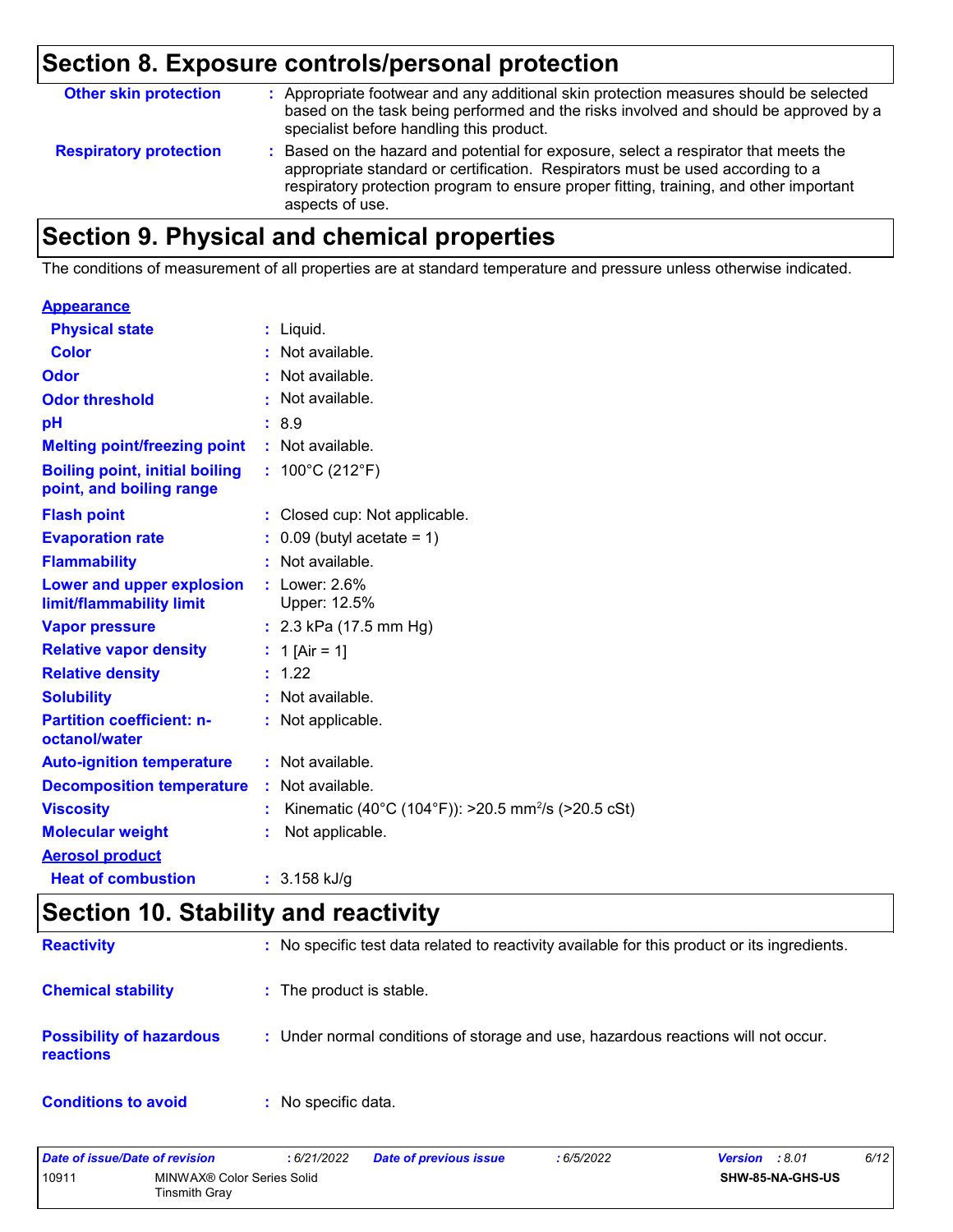## **Section 10. Stability and reactivity**

**Incompatible materials :**

: No specific data.

#### **Hazardous decomposition products**

Under normal conditions of storage and use, hazardous decomposition products should **:** not be produced.

### **Section 11. Toxicological information**

### **Information on toxicological effects**

#### **Acute toxicity**

| <b>Product/ingredient name</b> | <b>Result</b> | <b>Species</b> | <b>Dose</b> | <b>Exposure</b> |
|--------------------------------|---------------|----------------|-------------|-----------------|
| Propylene Glycol               | ILD50 Dermal  | Rabbit         | 20800 mg/kg |                 |
|                                | LD50 Oral     | Rat            | 20 g/kg     |                 |

### **Irritation/Corrosion**

| <b>Product/ingredient name</b> | <b>Result</b>            | <b>Species</b> | <b>Score</b> | <b>Exposure</b>    | <b>Observation</b>       |
|--------------------------------|--------------------------|----------------|--------------|--------------------|--------------------------|
| <b>Titanium Dioxide</b>        | Skin - Mild irritant     | Human          |              | 72 hours 300       | -                        |
|                                |                          |                |              | ug l               |                          |
| Propylene Glycol               | Eyes - Mild irritant     | Rabbit         |              | 24 hours 500       | $\overline{a}$           |
|                                |                          |                |              | mg                 |                          |
|                                | Eyes - Mild irritant     | Rabbit         |              | $100 \text{ mg}$   |                          |
|                                | Skin - Moderate irritant | Child          |              | 96 hours 30        |                          |
|                                |                          |                |              | % C                |                          |
|                                | Skin - Mild irritant     | Human          |              | 168 hours          | $\overline{\phantom{a}}$ |
|                                |                          |                |              | 500 mg             |                          |
|                                | Skin - Moderate irritant | Human          |              | 72 hours 104       |                          |
|                                |                          |                |              | mg I               |                          |
|                                | Skin - Mild irritant     | Woman          |              | 96 hours 30        | $\overline{\phantom{a}}$ |
|                                |                          |                |              | $\%$               |                          |
| Nonylphenoxypoly(ethoxy)       | Eyes - Severe irritant   | Guinea pig     |              | $20 \,\mathrm{mg}$ |                          |
| ethanol                        |                          |                |              |                    |                          |
|                                | Eyes - Severe irritant   | Mouse          |              | $20 \,\mathrm{mg}$ |                          |
|                                | Eyes - Severe irritant   | Rabbit         |              | $20 \, mg$         |                          |
|                                | Skin - Mild irritant     | Human          |              | 72 hours 15        | ٠                        |
|                                |                          |                |              | mg I               |                          |
|                                | Skin - Mild irritant     | Rabbit         |              | 500 mg             | $\overline{\phantom{a}}$ |

### **Sensitization**

Not available.

#### **Mutagenicity**

Not available.

#### **Carcinogenicity**

Not available.

#### **Classification**

| <b>Product/ingredient name</b> | <b>OSHA</b> | <b>IARC</b> | <b>NTP</b> |
|--------------------------------|-------------|-------------|------------|
| Titanium Dioxide               |             | םר<br>∠∟    |            |

#### **Reproductive toxicity**

Not available.

#### **Teratogenicity**

Not available.

#### **Specific target organ toxicity (single exposure)**

| Date of issue/Date of revision |                                             | : 6/21/2022 | <b>Date of previous issue</b> | : 6/5/2022 | <b>Version</b> : 8.01 |                         | 7/12 |
|--------------------------------|---------------------------------------------|-------------|-------------------------------|------------|-----------------------|-------------------------|------|
| 10911                          | MINWAX® Color Series Solid<br>Tinsmith Gray |             |                               |            |                       | <b>SHW-85-NA-GHS-US</b> |      |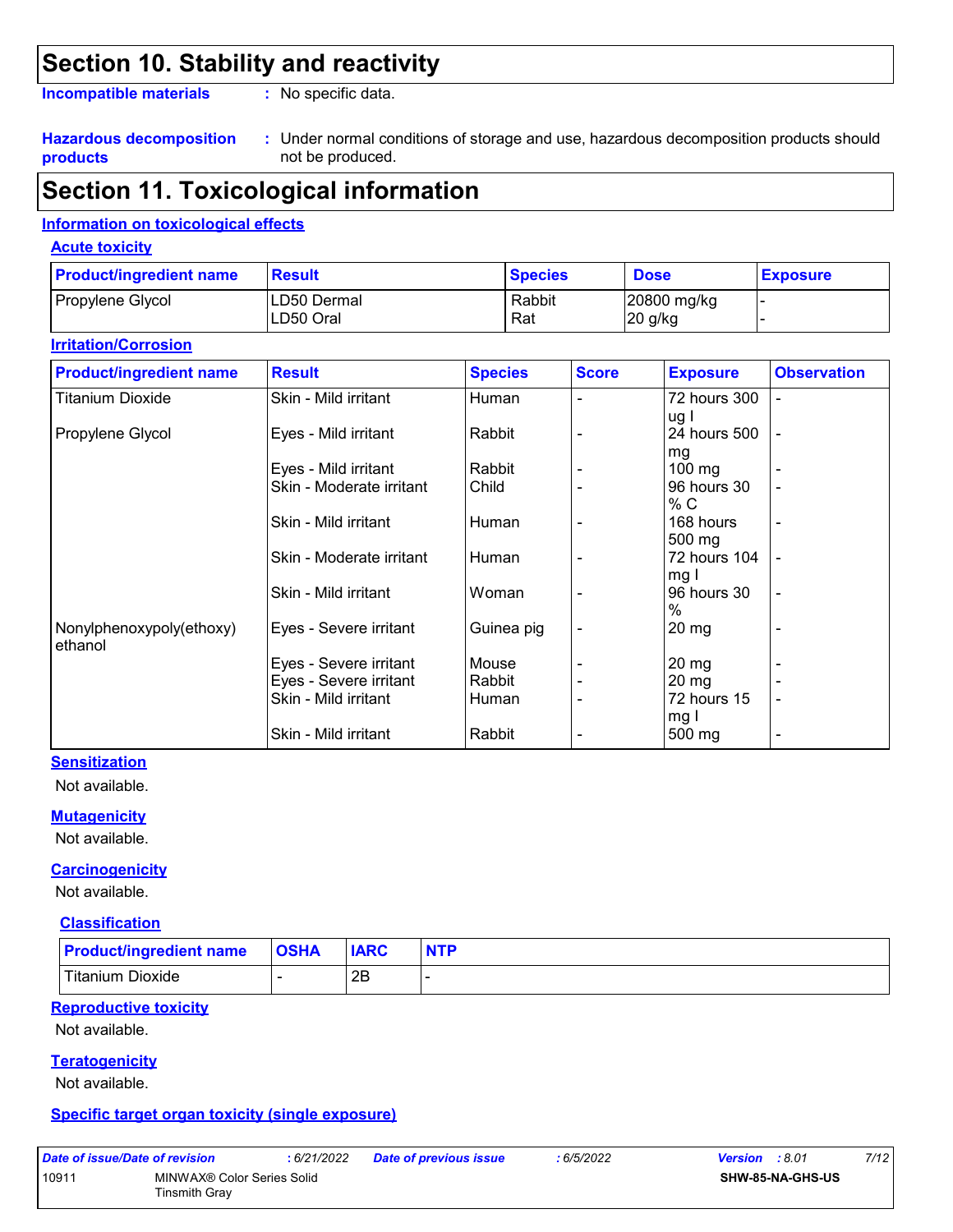# **Section 11. Toxicological information**

Not available.

### **Specific target organ toxicity (repeated exposure)**

Not available.

#### **Aspiration hazard**

Not available.

| <b>Information on the likely</b><br>routes of exposure | : Not available.                                                                    |
|--------------------------------------------------------|-------------------------------------------------------------------------------------|
| <b>Potential acute health effects</b>                  |                                                                                     |
| <b>Eye contact</b>                                     | : No known significant effects or critical hazards.                                 |
| <b>Inhalation</b>                                      | : No known significant effects or critical hazards.                                 |
| <b>Skin contact</b>                                    | : No known significant effects or critical hazards.                                 |
| <b>Ingestion</b>                                       | : No known significant effects or critical hazards.                                 |
|                                                        | <b>Symptoms related to the physical, chemical and toxicological characteristics</b> |

| <b>Eye contact</b>  | : No specific data. |
|---------------------|---------------------|
| <b>Inhalation</b>   | : No specific data. |
| <b>Skin contact</b> | : No specific data. |
| <b>Ingestion</b>    | : No specific data. |

|                                                   | Delayed and immediate effects and also chronic effects from short and long term exposure    |
|---------------------------------------------------|---------------------------------------------------------------------------------------------|
| <b>Short term exposure</b>                        |                                                                                             |
| <b>Potential immediate</b><br><b>effects</b>      | : Not available.                                                                            |
| <b>Potential delayed effects</b>                  | : Not available.                                                                            |
| <b>Long term exposure</b>                         |                                                                                             |
| <b>Potential immediate</b><br><b>effects</b>      | $\therefore$ Not available.                                                                 |
| <b>Potential delayed effects : Not available.</b> |                                                                                             |
| <b>Potential chronic health effects</b>           |                                                                                             |
| Not available.                                    |                                                                                             |
| <b>General</b>                                    | : No known significant effects or critical hazards.                                         |
| <b>Carcinogenicity</b>                            | : Suspected of causing cancer. Risk of cancer depends on duration and level of<br>exposure. |
| <b>Mutagenicity</b>                               | : No known significant effects or critical hazards.                                         |
| <b>Teratogenicity</b>                             | : No known significant effects or critical hazards.                                         |
| <b>Developmental effects</b>                      | : No known significant effects or critical hazards.                                         |
| <b>Fertility effects</b>                          | : No known significant effects or critical hazards.                                         |

### **Numerical measures of toxicity** Not available. **Acute toxicity estimates**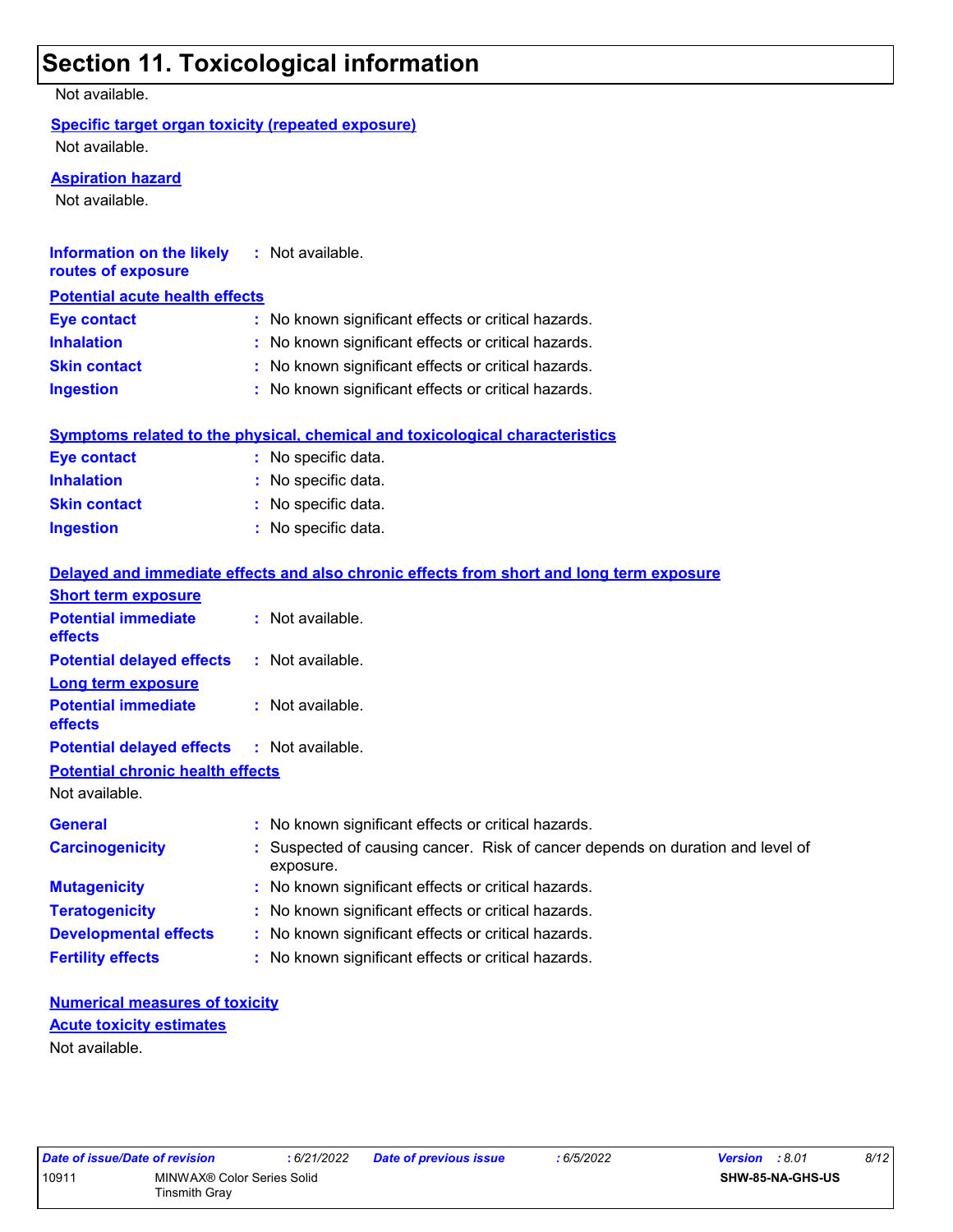# **Section 12. Ecological information**

| <b>Product/ingredient name</b>      | <b>Result</b>                         | <b>Species</b>                        | <b>Exposure</b> |
|-------------------------------------|---------------------------------------|---------------------------------------|-----------------|
| <b>Titanium Dioxide</b>             | Acute LC50 >1000000 µg/l Marine water | l Fish - Fundulus heteroclitus        | 96 hours        |
| Propylene Glycol                    | Acute EC50 >110 ppm Fresh water       | Daphnia - Daphnia magna               | 48 hours        |
|                                     | Acute LC50 1020000 µg/l Fresh water   | Crustaceans - Ceriodaphnia<br>l dubia | 48 hours        |
|                                     | Acute LC50 710000 µg/l Fresh water    | Fish - Pimephales promelas            | 96 hours        |
| Nonylphenoxypoly(ethoxy)<br>ethanol | Acute LC50 1.23 mg/l Marine water     | Crustaceans - Americamysis<br>l bahia | 48 hours        |
|                                     | Acute LC50 0.148 mg/l Fresh water     | Daphnia - Daphnia magna -<br>Neonate  | 48 hours        |
|                                     | Acute LC50 1300 µg/l Fresh water      | Fish - Lepomis macrochirus            | 96 hours        |
|                                     | Chronic NOEC 35 µg/l Fresh water      | Fish - Oryzias latipes - Fry          | $100$ days      |

### **Persistence and degradability**

| <b>Product/ingredient name</b> | <b>Aquatic half-life</b> | <b>Photolysis</b> | Biodegradability |
|--------------------------------|--------------------------|-------------------|------------------|
| Propylene Glycol               |                          |                   | Readily          |

### **Bioaccumulative potential**

Not available.

**Toxicity**

### **Mobility in soil**

**Soil/water partition coefficient (KOC) :** Not available.

**Other adverse effects** : No known significant effects or critical hazards.

### **Section 13. Disposal considerations**

The generation of waste should be avoided or minimized wherever possible. Disposal of this product, solutions and any by-products should at all times comply with the requirements of environmental protection and waste disposal legislation and any regional local authority requirements. Dispose of surplus and non-recyclable products via a licensed waste disposal contractor. Waste should not be disposed of untreated to the sewer unless fully compliant with the requirements of all authorities with jurisdiction. Waste packaging should be recycled. Incineration or landfill should only be considered when recycling is not feasible. This material and its container must be disposed of in a safe way. Care should be taken when handling emptied containers that have not been cleaned or rinsed out. Empty containers or liners may retain some product residues. Avoid dispersal of spilled material and runoff and contact with soil, waterways, drains and sewers. **Disposal methods :**

### **Section 14. Transport information**

|       | Date of issue/Date of revision                     | :6/21/2022 | <b>Date of previous issue</b> | : 6/5/2022 | <b>Version</b> : 8.01   | 9/12 |
|-------|----------------------------------------------------|------------|-------------------------------|------------|-------------------------|------|
| 10911 | MINWAX® Color Series Solid<br><b>Tinsmith Gray</b> |            |                               |            | <b>SHW-85-NA-GHS-US</b> |      |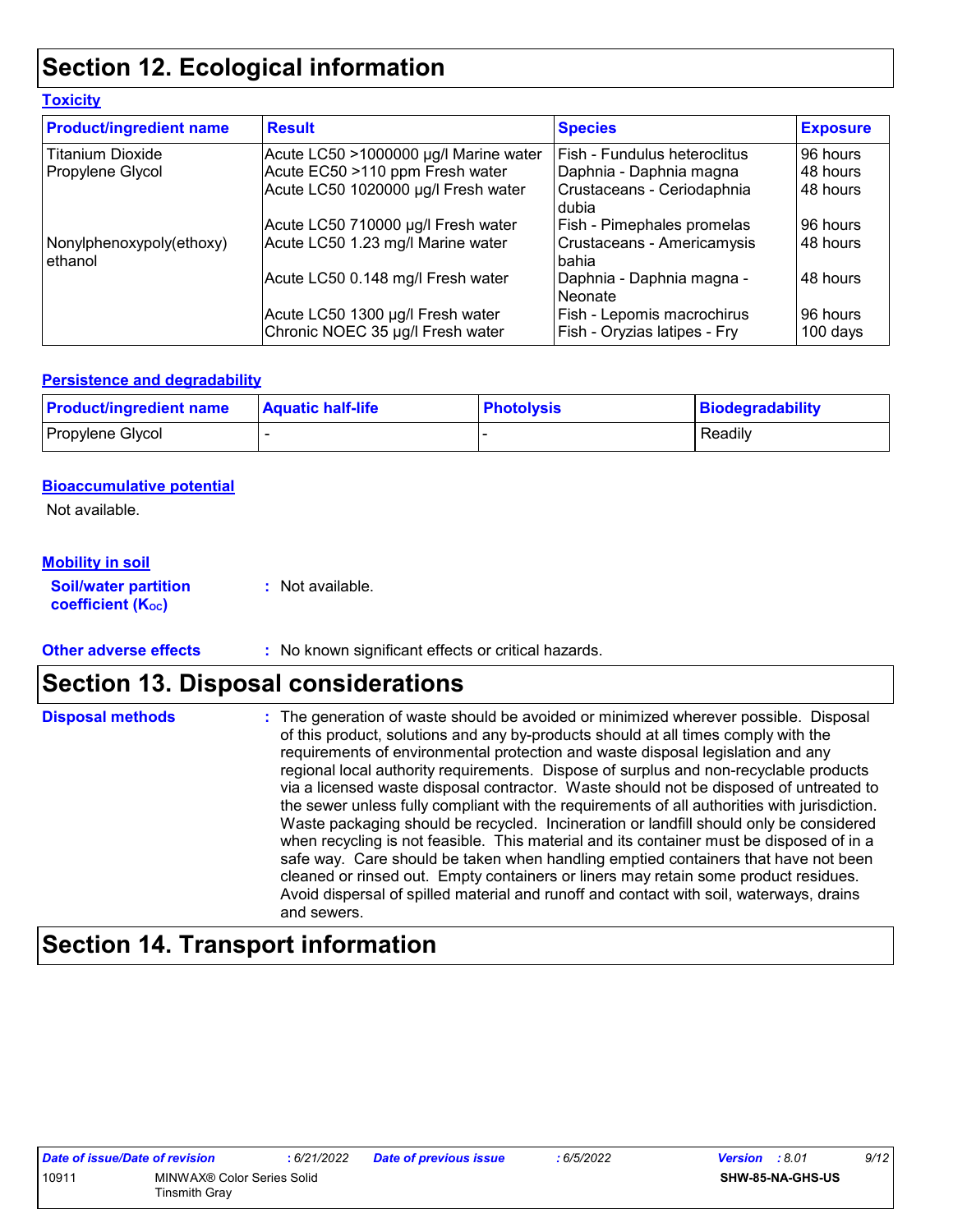### **Section 14. Transport information**

| <b>DOT</b><br><b>Classification</b> | <b>TDG</b><br><b>Classification</b>   | <b>Mexico</b><br><b>Classification</b> | <b>IATA</b>    | <b>IMDG</b>                                                                                                                                                                                                                                                                                                                                                                                                                                                                                                                                                                                                                                                                         |
|-------------------------------------|---------------------------------------|----------------------------------------|----------------|-------------------------------------------------------------------------------------------------------------------------------------------------------------------------------------------------------------------------------------------------------------------------------------------------------------------------------------------------------------------------------------------------------------------------------------------------------------------------------------------------------------------------------------------------------------------------------------------------------------------------------------------------------------------------------------|
| Not regulated.                      | Not regulated.                        | Not regulated.                         | Not regulated. | Not regulated.                                                                                                                                                                                                                                                                                                                                                                                                                                                                                                                                                                                                                                                                      |
|                                     |                                       |                                        |                |                                                                                                                                                                                                                                                                                                                                                                                                                                                                                                                                                                                                                                                                                     |
|                                     |                                       |                                        |                |                                                                                                                                                                                                                                                                                                                                                                                                                                                                                                                                                                                                                                                                                     |
|                                     |                                       |                                        |                |                                                                                                                                                                                                                                                                                                                                                                                                                                                                                                                                                                                                                                                                                     |
| No.                                 | No.                                   | No.                                    | No.            | No.                                                                                                                                                                                                                                                                                                                                                                                                                                                                                                                                                                                                                                                                                 |
|                                     |                                       |                                        |                |                                                                                                                                                                                                                                                                                                                                                                                                                                                                                                                                                                                                                                                                                     |
|                                     |                                       |                                        |                |                                                                                                                                                                                                                                                                                                                                                                                                                                                                                                                                                                                                                                                                                     |
|                                     | <b>Special precautions for user :</b> |                                        |                | Multi-modal shipping descriptions are provided for informational purposes and do not<br>consider container sizes. The presence of a shipping description for a particular<br>mode of transport (sea, air, etc.), does not indicate that the product is packaged<br>suitably for that mode of transport. All packaging must be reviewed for suitability<br>prior to shipment, and compliance with the applicable regulations is the sole<br>responsibility of the person offering the product for transport. People loading and<br>unloading dangerous goods must be trained on all of the risks deriving from the<br>substances and on all actions in case of emergency situations. |

: Not available. **Proper shipping name :**

### **Section 15. Regulatory information**

**TSCA 5(a)2 proposed significant new use rules**: Nonylphenoxypoly(ethoxy)ethanol; 2-Methyl-4-isothiazolin-3-one; 5-Chloro-2-methylisothiazolinone

### **SARA 313**

SARA 313 (40 CFR 372.45) supplier notification can be found on the Environmental Data Sheet.

#### **California Prop. 65**

WARNING: This product contains chemicals known to the State of California to cause cancer and birth defects or other reproductive harm.

### **International regulations**

| <b>International lists</b> | : Australia inventory (AIIC): Not determined.                |
|----------------------------|--------------------------------------------------------------|
|                            | China inventory (IECSC): Not determined.                     |
|                            | Japan inventory (CSCL): Not determined.                      |
|                            | Japan inventory (ISHL): Not determined.                      |
|                            | Korea inventory (KECI): Not determined.                      |
|                            | New Zealand Inventory of Chemicals (NZIoC): Not determined.  |
|                            | Philippines inventory (PICCS): Not determined.               |
|                            | Taiwan Chemical Substances Inventory (TCSI): Not determined. |

| Date of issue/Date of revision |                                             | : 6/21/2022 | <b>Date of previous issue</b> | .6/5/2022 | <b>Version</b> : 8.01 |                         | 10/12 |
|--------------------------------|---------------------------------------------|-------------|-------------------------------|-----------|-----------------------|-------------------------|-------|
| 10911                          | MINWAX® Color Series Solid<br>Tinsmith Grav |             |                               |           |                       | <b>SHW-85-NA-GHS-US</b> |       |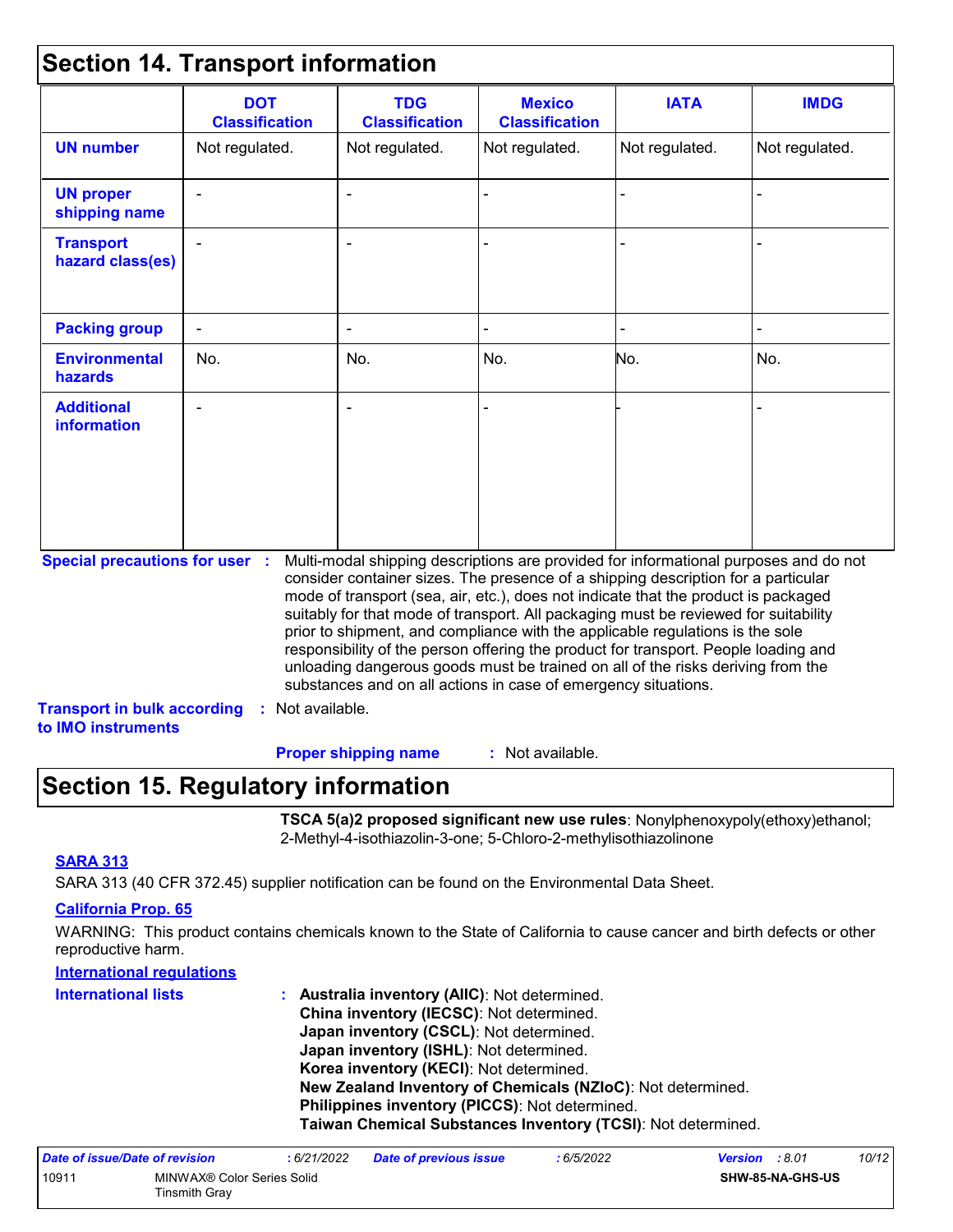### **Section 15. Regulatory information**

**Thailand inventory**: Not determined. **Turkey inventory**: Not determined. **Vietnam inventory**: Not determined.

### **Section 16. Other information**

### **Hazardous Material Information System (U.S.A.)**



**The customer is responsible for determining the PPE code for this material. For more information on HMIS® Personal Protective Equipment (PPE) codes, consult the HMIS® Implementation Manual.**

**Caution: HMIS® ratings are based on a 0-4 rating scale, with 0 representing minimal hazards or risks, and 4 representing significant hazards or risks. Although HMIS® ratings and the associated label are not required on SDSs or products leaving a facility under 29 CFR 1910.1200, the preparer may choose to provide them. HMIS® ratings are to be used with a fully implemented HMIS® program. HMIS® is a registered trademark and service mark of the American Coatings Association, Inc.**

**Procedure used to derive the classification**

|                                     | <b>Classification</b>                                                                                                                                                                                                                                                                                                                                                                                                                                                                                                                                                                                             | <b>Justification</b> |
|-------------------------------------|-------------------------------------------------------------------------------------------------------------------------------------------------------------------------------------------------------------------------------------------------------------------------------------------------------------------------------------------------------------------------------------------------------------------------------------------------------------------------------------------------------------------------------------------------------------------------------------------------------------------|----------------------|
| <b>CARCINOGENICITY - Category 2</b> | Calculation method                                                                                                                                                                                                                                                                                                                                                                                                                                                                                                                                                                                                |                      |
| <b>History</b>                      |                                                                                                                                                                                                                                                                                                                                                                                                                                                                                                                                                                                                                   |                      |
| Date of printing                    | : 6/21/2022                                                                                                                                                                                                                                                                                                                                                                                                                                                                                                                                                                                                       |                      |
| Date of issue/Date of<br>revision   | : 6/21/2022                                                                                                                                                                                                                                                                                                                                                                                                                                                                                                                                                                                                       |                      |
| Date of previous issue              | : 6/5/2022                                                                                                                                                                                                                                                                                                                                                                                                                                                                                                                                                                                                        |                      |
| <b>Version</b>                      | : 8.01                                                                                                                                                                                                                                                                                                                                                                                                                                                                                                                                                                                                            |                      |
| <b>Key to abbreviations</b>         | $:$ ATE = Acute Toxicity Estimate<br><b>BCF</b> = Bioconcentration Factor<br>GHS = Globally Harmonized System of Classification and Labelling of Chemicals<br>IATA = International Air Transport Association<br>IBC = Intermediate Bulk Container<br><b>IMDG = International Maritime Dangerous Goods</b><br>LogPow = logarithm of the octanol/water partition coefficient<br>MARPOL = International Convention for the Prevention of Pollution From Ships, 1973<br>as modified by the Protocol of 1978. ("Marpol" = marine pollution)<br>$N/A = Not available$<br>SGG = Segregation Group<br>UN = United Nations |                      |

**Indicates information that has changed from previously issued version.**

### **Notice to reader**

**It is recommended that each customer or recipient of this Safety Data Sheet (SDS) study it carefully and consult resources, as necessary or appropriate, to become aware of and understand the data contained in this SDS and any hazards associated with the product. This information is provided in good faith and believed to be accurate as of the effective date herein. However, no warranty, express or implied, is given. The information presented here applies only to the product as shipped. The addition of any material can change the composition, hazards and risks of the product. Products shall not be repackaged, modified, or tinted except as specifically instructed by the manufacturer, including but not limited to the incorporation of products not specified by the manufacturer, or the use or addition of products in proportions not specified by the manufacturer. Regulatory requirements are subject to change and may differ between various locations and jurisdictions. The customer/buyer/user is responsible to ensure that his activities comply with all country, federal, state, provincial or local laws. The** 

| Date of issue/Date of revision |                                             | : 6/21/2022 | <b>Date of previous issue</b> | : 6/5/2022 | 11/12<br><b>Version</b> : 8.01 |
|--------------------------------|---------------------------------------------|-------------|-------------------------------|------------|--------------------------------|
| 10911                          | MINWAX® Color Series Solid<br>Tinsmith Grav |             |                               |            | <b>SHW-85-NA-GHS-US</b>        |